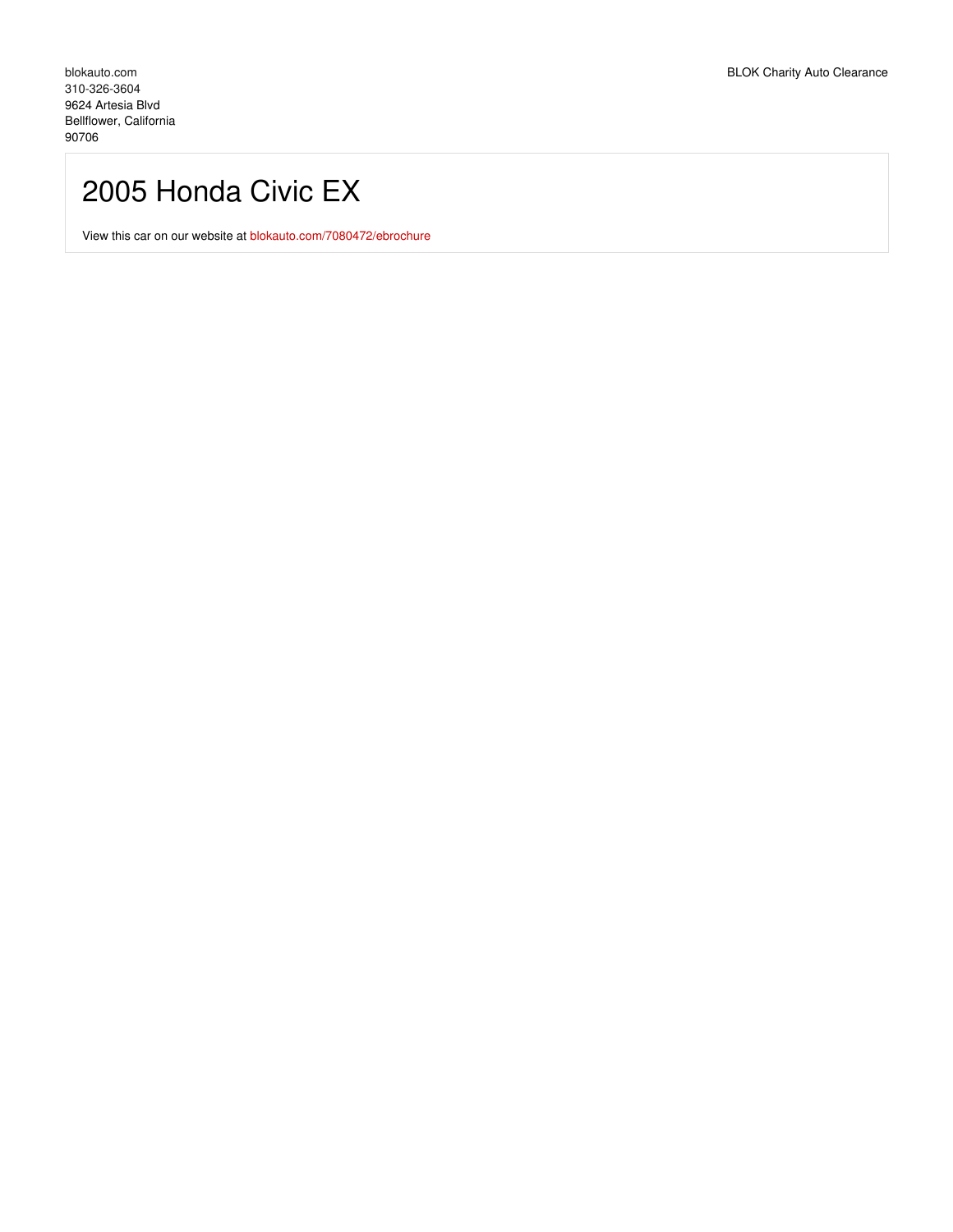





# Our Price **\$4,100**

## **Specifications:**

| Year:              | 2005                                   |  |  |  |  |
|--------------------|----------------------------------------|--|--|--|--|
| VIN:               | 1HGEM22985L014608                      |  |  |  |  |
| Make:              | Honda                                  |  |  |  |  |
| Stock:             | 76724                                  |  |  |  |  |
| <b>Model/Trim:</b> | Civic EX                               |  |  |  |  |
| <b>Condition:</b>  | Pre-Owned                              |  |  |  |  |
| Body:              | Coupe                                  |  |  |  |  |
| Exterior:          | Satin Silver Metallic                  |  |  |  |  |
| Engine:            | 1.7L SOHC MPFI 16-valve VTEC I4 engine |  |  |  |  |
| Interior:          | <b>Black Cloth</b>                     |  |  |  |  |
| Transmission:      | Auto                                   |  |  |  |  |
| Mileage:           | 209,843                                |  |  |  |  |
| Drivetrain:        | <b>Front Wheel Drive</b>               |  |  |  |  |
| Economy:           | City 31 / Highway 38                   |  |  |  |  |

**Please call or e-mail to check availability!!! All of our vehicles are available for purchase Monday through Sunday from 8:00am-5:00pm. Please note we do not offer any financing and/or payment plans of any kind. For more information, please call (310)-326-3604 and press 1 for the sales department. We are currently not having any auctions on Saturdays due to Covid 19.**

**WHEN CALLING THE SALES DEPARTMENT, PLEASE PROVIDE THE STOCK NUMBER FOR THE VEHICLE YOU ARE INTERESTED IN!!!**

**WE HAVE 300+ CARS AT OUR LOCATION!!! WE RECEIVE NEW CARS EVERY WEEK AND OUR WEBSITE IS UPDATED ON A DAILY BASIS!!!**

**VISIT [WWW.BLOKAUTO.COM](http://www.blockauto.com) TO SEE OUR FULL INVENTORY!!!**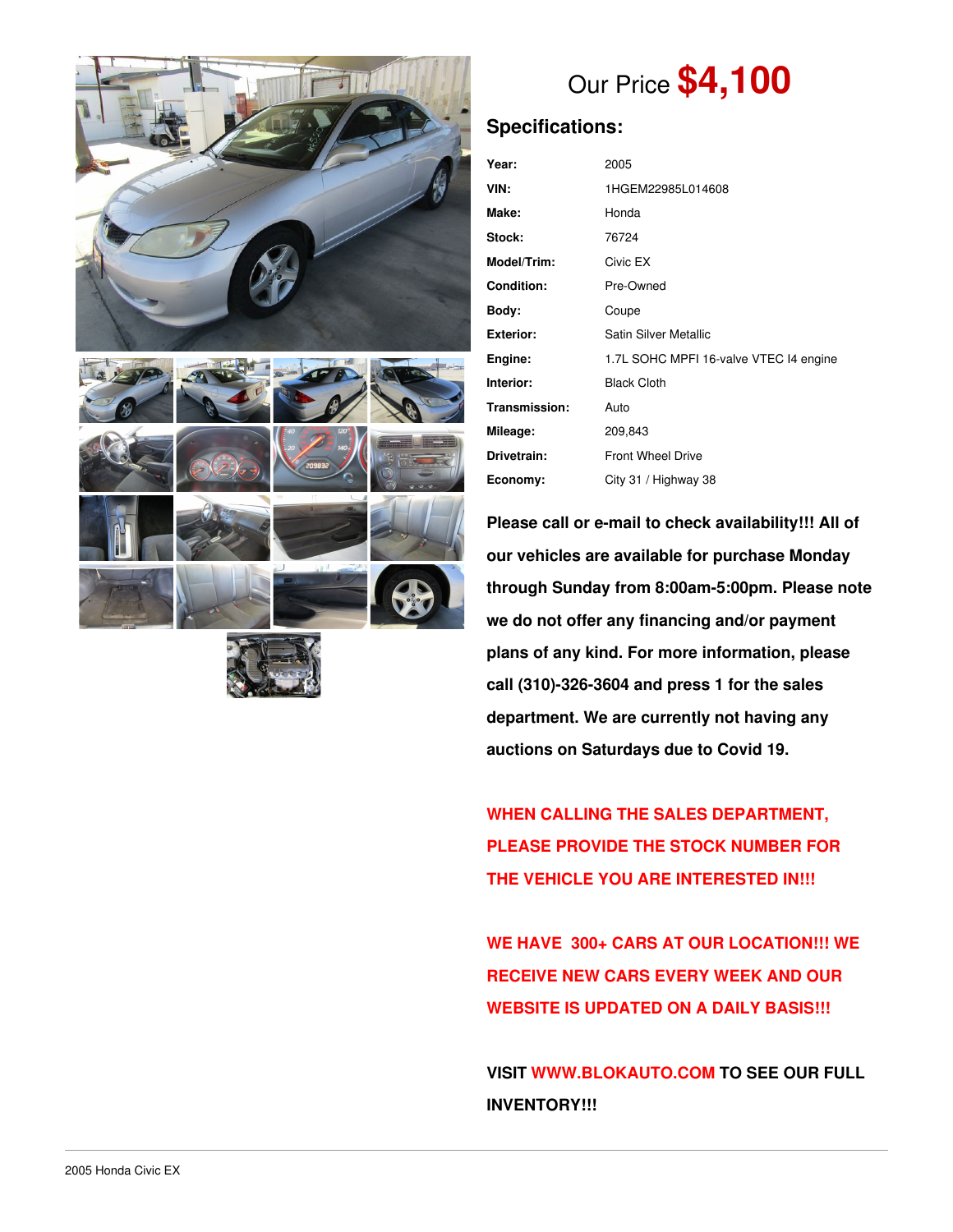BLOK Charity Auto Clearance - 310-326-3604 - View this car on our website at[blokauto.com/7080472/ebrochure](https://blokauto.com/vehicle/7080472/2005-honda-civic-ex-bellflower-california-90706/7080472/ebrochure)

| <b>Our Location:</b>     |                                  |                        |                                              |                        |                                       |                         |
|--------------------------|----------------------------------|------------------------|----------------------------------------------|------------------------|---------------------------------------|-------------------------|
| UU "                     |                                  | Arkansas St<br>Park St | Moto United - Bellflower                     | Arkansas St<br>Park St | U                                     | Park St<br>Beach St     |
| <b>Artesia Fwy</b>       | Palm St                          | Beach St               | <b>Golden Corral H</b>                       |                        | Palm St                               |                         |
| <b>Planet Fitness</b>    | <b>Deli by Caliva Dispensary</b> |                        | fet & Gril                                   |                        | Greenwolf-Bellflower-Artesia Fwy<br>â |                         |
|                          | <b>Bellflower DMV</b>            | m                      | <b>Bank of America</b>                       | Artesia Blvd           |                                       | Hacienda St             |
| Virginia Ave             |                                  |                        | <b>Financial Center</b>                      |                        | Sizzler                               | Monterey St:            |
|                          |                                  | Ramona St              | <b>Grace Filipino</b><br>Christian<br>Church | Ramona St<br>Cedar St  | <b>Convalescent Center</b>            | Artesia Bly<br>Woodruff |
| Diddy's Place Sports Bar |                                  |                        |                                              |                        |                                       |                         |
| Google                   | カロバ                              | Rose St                | Taco Bell                                    |                        | Thomas Jefferson<br>Flamentary School | Map data @2022          |
|                          |                                  |                        |                                              |                        |                                       |                         |

2005 Honda Civic EX

BLOK Charity Auto Clearance - 310-326-3604 - View this car on our website at[blokauto.com/7080472/ebrochure](https://blokauto.com/vehicle/7080472/2005-honda-civic-ex-bellflower-california-90706/7080472/ebrochure)